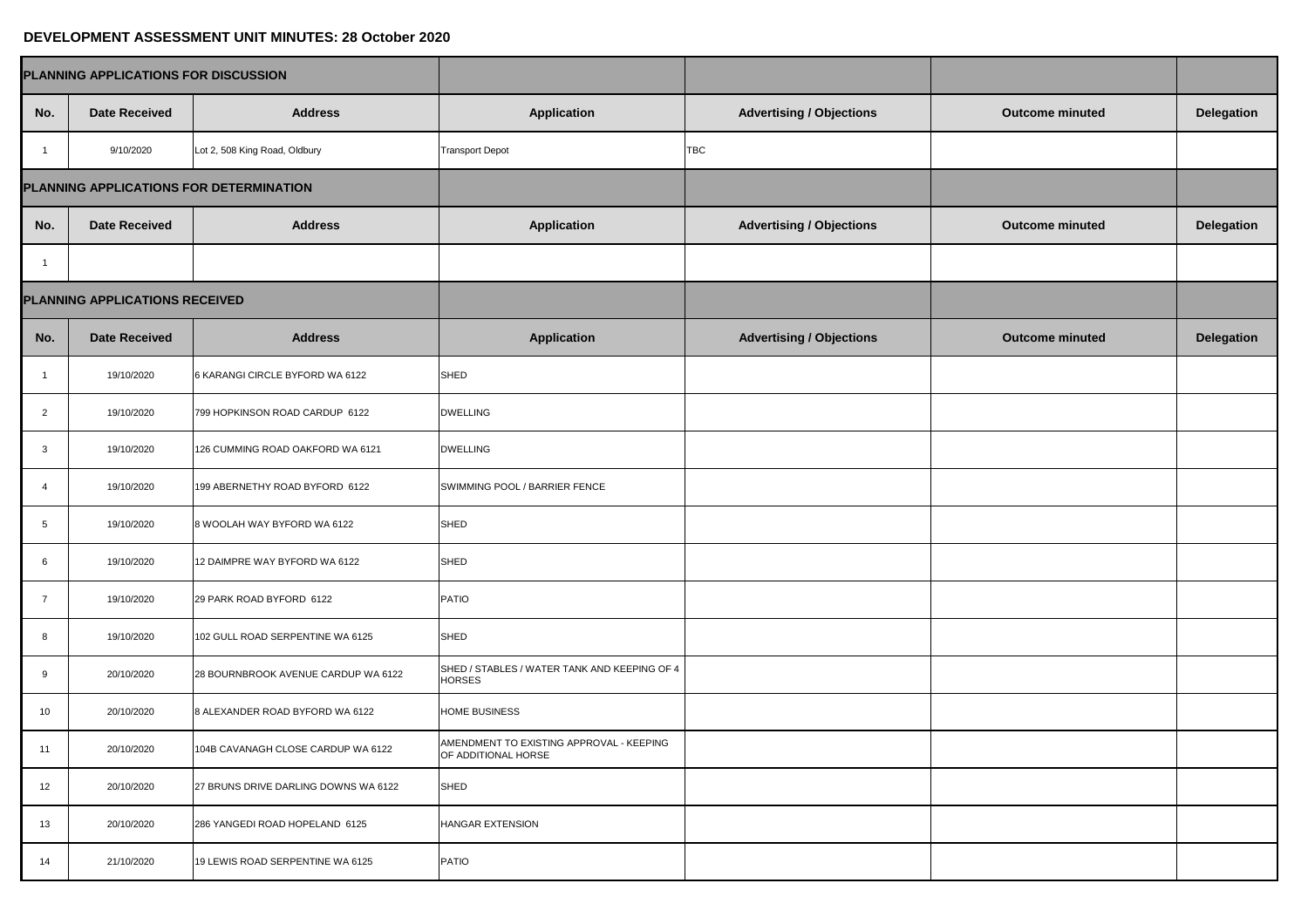| 15             | 22/10/2020                            | 162 JARRAHDALE ROAD JARRAHDALE 6124                | <b>HORSE ARENA</b>                     |                  |                                  |                   |
|----------------|---------------------------------------|----------------------------------------------------|----------------------------------------|------------------|----------------------------------|-------------------|
| 16             | 23/10/2020                            | 75 MALARKEY ROAD BYFORD WA 6122                    | CARAVAN PARKING / CARPORT              |                  |                                  |                   |
| 17/            | 23/10/2020                            | 53 CLONDYKE DRIVE BYFORD WA 6122                   | <b>DWELLING</b>                        |                  |                                  |                   |
| 18             | 23/10/2020                            | 72 SETOSA LOOP BYFORD WA 6122                      | <b>PATIO</b>                           |                  |                                  |                   |
| 19             | 23/10/2020                            | #720 (L113) JARRAHDALE ROAD JARRAHDALE -<br>KNIGHT | #720 (L113) JARRAHDALE ROAD JARRAHDALE |                  |                                  |                   |
|                | <b>BUILDING APPLICATIONS RECEIVED</b> |                                                    |                                        |                  |                                  |                   |
| No.            | <b>Date Received</b>                  |                                                    | <b>Address 1</b>                       | <b>Adderss 2</b> | <b>Application</b>               | <b>Delegation</b> |
|                | 19/10/2020                            |                                                    | 114 BOURNBROOK AVENUE CARDUP WA 6122   |                  | <b>RETAINING WALL</b>            | 2.1.1             |
| $\overline{2}$ | 19/10/2020                            |                                                    | 118 COUNTRY DRIVE OAKFORD WA 6121      |                  | PATIO                            | 2.1.1             |
| $\mathbf{3}$   | 19/10/2020                            |                                                    | 76 ALEXANDER ROAD BYFORD WA 6122       |                  | ABOVE GROUND SWIMMING POOL       | 2.1.1             |
| -4             | 21/10/2020                            |                                                    | 13 CORYMBIA BOULEVARD BYFORD WA 6122   |                  | SHED                             | 2.1.1             |
| 5              | 20/10/2020                            |                                                    | 13 SYMONS ROAD BYFORD WA 6122          |                  | <b>DWELLING</b>                  | 2.1.1             |
| 6              | 20/10/2020                            |                                                    | 22 LAKEMAN PLACE OAKFORD 6121          |                  | PATIO X8                         | 2.1.1             |
| $\overline{7}$ | 19/10/2020                            |                                                    | 164 KOKODA BOULEVARD BYFORD WA 6122    |                  | <b>DWELLING</b>                  | 2.1.1             |
| 8              | 20/10/2020                            |                                                    | 35 HAYWIRE AVENUE WHITBY WA 6123       |                  | <b>DWELLING</b>                  | 2.1.1             |
| 9              | 21/10/2020                            |                                                    | 20 ELWOOD LOOP OAKFORD WA 6121         |                  | SHED                             | 2.1.1             |
| 10             | 21/10/2020                            |                                                    | LOT 110 KARGOTICH ROAD OAKFORD WA 6121 |                  | <b>GARAGE EXTENSION</b>          | 2.1.1             |
| 11             | 21/10/2020                            |                                                    | 28 SKYLINE BOULEVARD WHITBY WA 6123    |                  | SHED / CARPORT / WORKSHOP        | 2.1.1             |
| 12             | 21/10/2020                            |                                                    | 14 ARCHER STREET BYFORD WA 6122        |                  | PATIO                            | 2.1.1             |
| 13             | 21/10/2020                            |                                                    | 75 BANGAP PLACE OAKFORD WA 6121        |                  | <b>PATIOS</b>                    | 2.1.1             |
| 14             | 22/10/2020                            |                                                    | 13 COLESBROOK DRIVE BYFORD WA 6122     |                  | <b>POOL SECURITY BARRIER</b>     | 2.1.1             |
| 15             | 22/10/2020                            |                                                    | 6 KITLEY ROAD BYFORD 6122              |                  | PATIO                            | 2.1.1             |
| 16             | 23/10/2020                            |                                                    | 17 PEAVEY ROAD WHITBY WA 6123          |                  | SWIMMING POOL / SPA / POOL FENCE | 2.1.1             |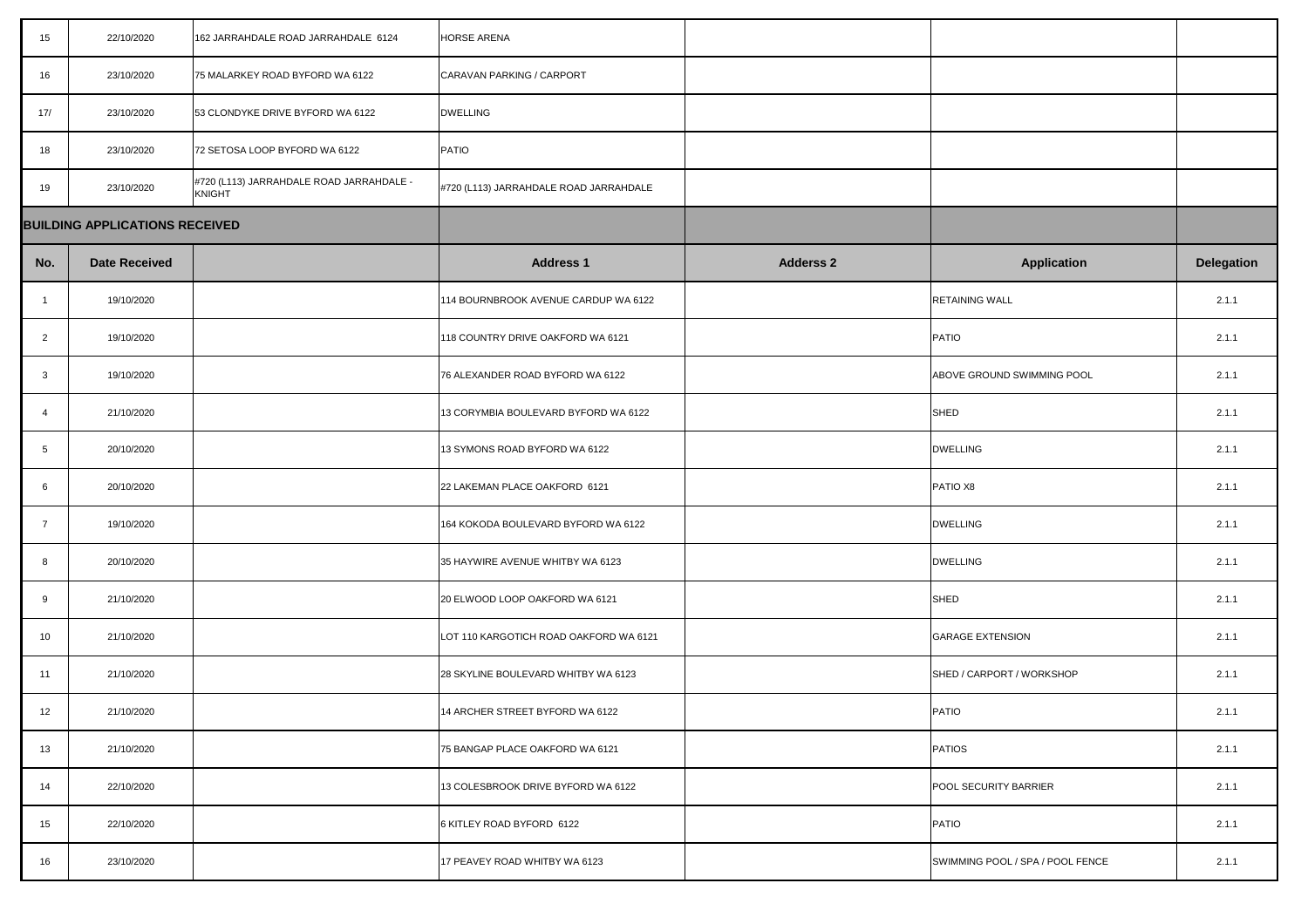| 17                                    | 23/10/2020           |  | 191 ABERNETHY ROAD BYFORD 6122        |                                      | POOL SECURITY BARRIER      | 2.1.1             |
|---------------------------------------|----------------------|--|---------------------------------------|--------------------------------------|----------------------------|-------------------|
| <b>BUILDING PERMIT DETERMINATIONS</b> |                      |  |                                       |                                      |                            |                   |
| No.                                   | <b>Date Approved</b> |  | <b>Address</b>                        | <b>Proposal</b>                      | <b>Recommended minuted</b> | <b>Delegation</b> |
|                                       | 20/10/2020           |  | 135 DOLEY ROAD BYFORD WA 6122         | <b>DWELLING</b>                      |                            | 2.1.1             |
| $\overline{2}$                        | 22/10/2020           |  | 199 ABERNETHY ROAD BYFORD 6122        | <b>POOL BARRIER</b>                  |                            | 2.1.1             |
| $\mathbf{3}$                          | 21/10/2020           |  | 19 TODMAN GROVE DARLING DOWNS WA 6122 | SWIMMING POOL / TEMPORARY BARRIER    |                            | 2.1.1             |
| 4                                     | 21/10/2020           |  | 69 TODMAN GROVE DARLING DOWNS WA 6122 | <b>GREENHOUSE / SHADEHOUSE</b>       |                            | 2.1.1             |
| 5                                     | 21/10/2020           |  | 7 HONEYBUSH VISTA JARRAHDALE WA 6124  | <b>PATIOS</b>                        |                            | 2.1.1             |
| 6                                     | 21/10/2020           |  | 98 DALRAY COURT DARLING DOWNS WA 6122 | SHED                                 |                            | 2.1.1             |
| $\overline{7}$                        | 22/10/2020           |  | 5 BRIXTON CLOSE BYFORD WA 6122        | SWIMMING POOL / SECURITY BARRIER     |                            | 2.1.1             |
| 8                                     | 22/10/2020           |  | 191 ABERNETHY ROAD BYFORD 6122        | <b>POOL SECURITY BARRIER</b>         |                            | 2.1.1             |
| 9                                     | 21/10/2020           |  | 40 QUADRANT PARKWAY BYFORD WA 6122    | <b>DWELLING</b>                      |                            | 2.1.1             |
| 10                                    | 20/10/2020           |  | 11 CHOULES STREET BYFORD WA 6122      | <b>DWELLING</b>                      |                            | 2.1.1             |
| 11                                    | 23/10/2020           |  | 64 FIELDVIEW CHASE OAKFORD WA 6121    | SWIMMING POOL / SECURITY BARRIER     |                            | 2.1.1             |
| 12                                    | 22/10/2020           |  | 27 PLAISTOWE BOULEVARD BYFORD WA 6122 | <b>POOL SECURITY BARRIER</b>         |                            | 2.1.1             |
| 13                                    | 19/10/2020           |  | 191 ABERNETHY ROAD BYFORD 6122        | SWIMMING POOL / CONSTRUCTION BARRIER |                            | 2.1.1             |
| 14                                    | 22/10/2020           |  | 47 VELVETENE ROAD BYFORD WA 6122      | <b>DWELLING</b>                      |                            | 2.1.1             |
| 15                                    | 22/10/2020           |  | 49 VELVETENE ROAD BYFORD WA 6122      | <b>DWELLING</b>                      |                            | 2.1.1             |
| 16                                    | 20/10/2020           |  | 941 ABERNETHY ROAD OAKFORD 6121       | SWIMMING POOL / TEMPORARY BARRIER    |                            | 2.1.1             |
| 17                                    | 20/10/2020           |  | 125 ABERNETHY ROAD BYFORD 6122        | <b>DWELLING</b>                      |                            | 2.1.1             |
| 18                                    | 20/10/2020           |  | 51 VELVETENE ROAD BYFORD WA 6122      | <b>DWELLING</b>                      |                            | 2.1.1             |
| 19                                    | 20/10/2020           |  | 8 BRAFORD WAY BYFORD WA 6122          | <b>DWELLING</b>                      |                            | 2.1.1             |
| 20                                    | 19/10/2020           |  | 427 JARRAHDALE ROAD JARRAHDALE 6124   | PATIO                                |                            | 2.1.1             |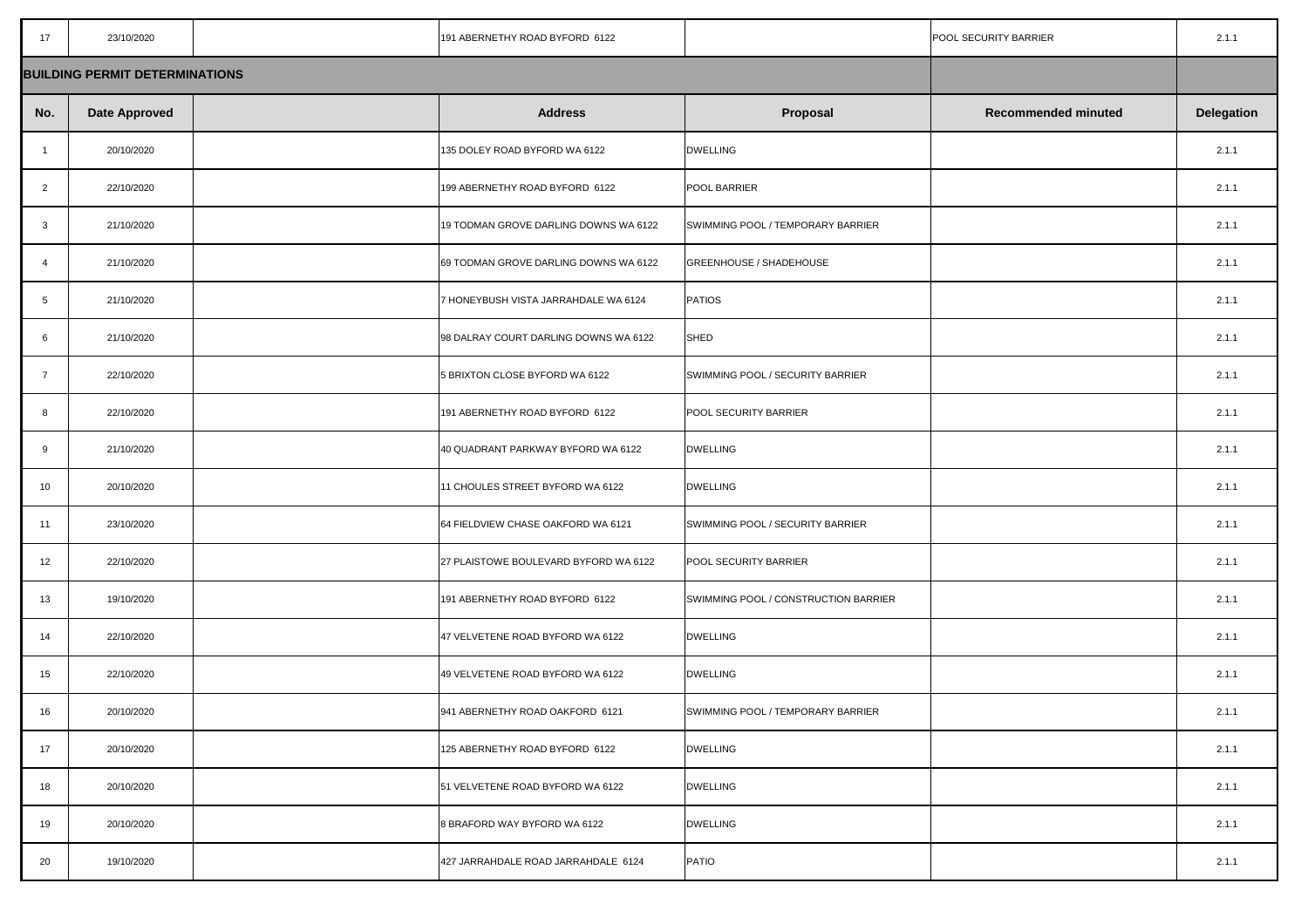| 21                                    | 19/10/2020             |                                | 7 KERRIDGE ROAD BYFORD WA 6122                                                         | AMENDMENT TO BA20/663        |                   | 2.1.1 |
|---------------------------------------|------------------------|--------------------------------|----------------------------------------------------------------------------------------|------------------------------|-------------------|-------|
| 22                                    | 20/10/2020             |                                | 25 HAFLINGER WAY BYFORD WA 6122                                                        | <b>DWELLING</b>              |                   | 2.1.1 |
| 23                                    | 20/10/2020             |                                | 10 PATERSON STREET MUNDIJONG WA 6123                                                   | SEA CONTAINER / CONCRETE PAD |                   | 2.1.1 |
| 24                                    | 20/10/2020             |                                | 1 VELVETENE ROAD BYFORD 6122                                                           | <b>DWELLING</b>              |                   | 2.1.1 |
| <b>HEALTH APPLICATIONS RECEIVED</b>   |                        |                                |                                                                                        |                              |                   |       |
| No.                                   | <b>Date Received</b>   | <b>Address</b>                 | <b>Proposal</b>                                                                        | <b>Recommended minuted</b>   | <b>Delegation</b> |       |
|                                       | 19/10/2020             | Thomas Road Byford             | Afterhours Noise Management on Armadale train line.                                    |                              |                   |       |
| 2                                     | 20/10/2020             | 8 Alexander Road Byford        | Food business Registration - Auzzie Masala Catering<br><b>Services</b>                 |                              |                   |       |
| $\mathbf{3}$                          | 16/10/2020             | 6 Reliant Retreat Byford       | Food Business Registration - Daisy Bakes                                               |                              |                   |       |
| -4                                    | 21/10/2020             | 29 Maresfield Way Cardup       | Application to Construct or Install an Apparatus for the<br><b>Treatment of Sewage</b> |                              |                   |       |
|                                       | 23/10/2020             | 20 Paterson Street Mundijong   | Application to Construct or Install an Apparatus for the<br><b>Treatment of Sewage</b> |                              |                   |       |
| <b>HEALTH APPLICATIONS DETERMINED</b> |                        |                                |                                                                                        |                              |                   |       |
| No.                                   | <b>Date Determined</b> | <b>Address</b>                 | <b>Proposal</b>                                                                        | <b>Recommended minuted</b>   | <b>Delegation</b> |       |
|                                       |                        |                                |                                                                                        |                              |                   |       |
|                                       | 19/10/2020             | 69 Todman Grove Darling Downs  | Approval to Construct or Install an Apparatus for the<br><b>Treatment of Sewage</b>    |                              |                   |       |
| $\overline{2}$                        | 19/10/2020             | 252 Boomerang Road Oldbury     | Offensive Trade Licence - Terra Tails                                                  |                              |                   |       |
| $\mathbf{3}$                          | 19/10/2020             | 76 Punrak Road Hopeland        | Offensive Trade Licence - Aussie Organics                                              |                              |                   |       |
| -4                                    | 19/10/2020             | 640 Yangedi Road Keysbrook     | Offensive Trade Licence - Peel Petfood                                                 |                              |                   |       |
| $5\overline{)}$                       | 19/10/2020             | 49 Butcher Road Darling Downs  | Offensive Trade Licence - Southdale Pet Meat                                           |                              |                   |       |
| 6                                     | 19/10/2020             | 567 Utley Road Hopeland        | Offensive Trade Licence - Westpork                                                     |                              |                   |       |
| $\overline{7}$                        | 19/10/2020             | Lot 504 Yangedi Road Keysbrook | Offensive Trade Licence - Southern Brook Abattoir                                      |                              |                   |       |
| 8                                     | 20/10/2020             | 64 Fieldview Chase Oakford     | Permit to use ATU system                                                               |                              |                   |       |
| 9                                     | 20/10/2020             | 13 Kunzea Rise Jarrahdale      | Permit to use Standard Septic system                                                   |                              |                   |       |

| 20/663            |                   | 2.1.1 |
|-------------------|-------------------|-------|
|                   |                   | 2.1.1 |
| <b>NCRETE PAD</b> |                   | 2.1.1 |
|                   |                   | 2.1.1 |
|                   |                   |       |
| nended minuted    | <b>Delegation</b> |       |
|                   |                   |       |
|                   |                   |       |
|                   |                   |       |
|                   |                   |       |
|                   |                   |       |
|                   |                   |       |
|                   |                   |       |
|                   | <b>Delegation</b> |       |
| nended minuted    |                   |       |
|                   |                   |       |
|                   |                   |       |
|                   |                   |       |
|                   |                   |       |
|                   |                   |       |
|                   |                   |       |
|                   |                   |       |
|                   |                   |       |
|                   |                   |       |